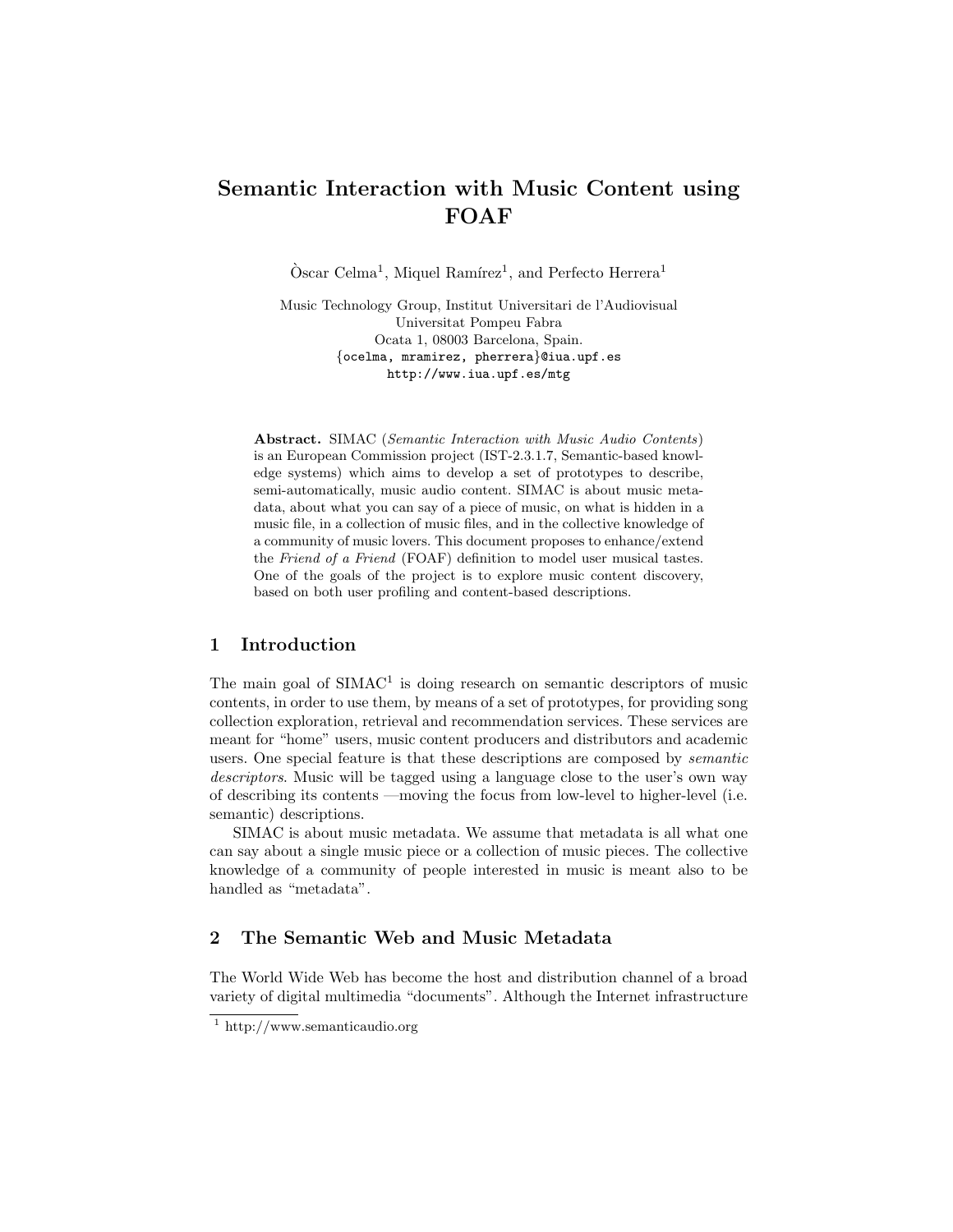#### 2 Celma et al.

allows simple, straight-forward acquisition, the value of these resources suffers from a lack of powerful content management, retrieval and visualization tools. Music content is no exception: although there is a sizeable amount of textbased information about music (album reviews, artist biographies, etc.) this information is hardly associated to the objects they refer to, that is music pieces.

In the context of the Semantic Web, there is a clear interest to create a Web of machine-readable homepages describing people, the links between them and the things they create and do. The FOAF (Friend Of A Friend) project<sup>2</sup> provides conventions and a language "to tell" a machine the sort of things a user says about herself in her homepage. FOAF is based on the RDF/XML<sup>3</sup> vocabulary. As we noted before, the knowledge hold by a community of "peers" about music is also a source of valuable metadata and FOAF nicely allows users to speak about whatever they fancy. Music is an important vehicle for telling other people something relevant about our personality, history, etc.

There already exist some approaches<sup>4</sup> to modeling music in the FOAF context. A simple way is to depict interests in an artists' works as shown in example 2.1.

```
<foaf:interest
 rdf:resource="http://www.norahjones.com"
 dc:title="Norah Jones" />
```
Example 2.1: Using FOAF to express interest of an artist

In this example, Dublin Core definitions are used to express the artist's "title". A simple question arise: "What is Norah Jones?". Is it a book title? Obviously, a country and bluesy music fan will not mistake the "Norah Jones" term as a title of a book, but a software agent will. The dc:title tag definition is being overloaded. In other words, a machine would not understand that the user is interested in a well-known singer and composer.

Already built-in within FOAF, there are ways to say that a user is interested in a topic (see example 2.2). Even though there is no taxonomy of topics, this example gives more general information than the one shown in example 2.1.

There is an interesting project, SongBuddy<sup>5</sup>, that offers a way to find music available on the Internet by browsing people's FOAF profiles. By finding songs on bands' and labels' sites and sharing the URLs of those songs with other users, music discovery becomes possible. Apart from the usual FOAF information, it is required to specify a set of songs as RDF resources. SongBuddy describes this kind of resources using the MusicBrainz<sup>6</sup> RDF definition. Associated metadata

<sup>2</sup> http://www.foaf-project.org

<sup>3</sup> http://www.w3.org/RDF

<sup>4</sup> All examples shown here have been gathered from the web

<sup>5</sup> http://www.songbuddy.com

<sup>6</sup> http://www.musicbrainz.org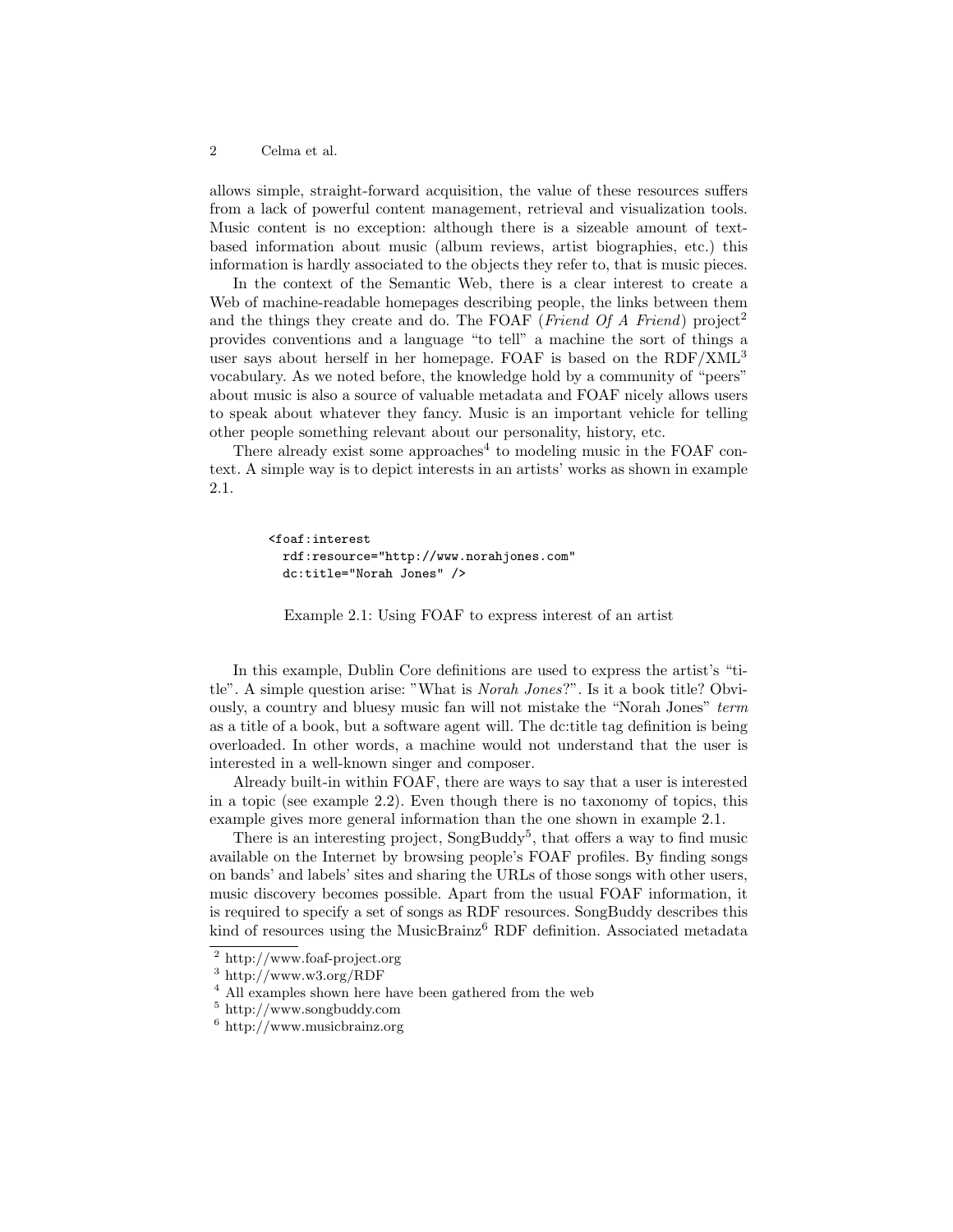```
<foaf:topic_interest>
 <rdf:Description>
   <dc:subject>Music</dc:subject>
    <dc:description>Pop</dc:description>
 </rdf:Description>
</foaf:topic_interest>
```
Example 2.2: Using FOAF to express interest in a topic

```
<foaf:Person rdf:nodeID="nickname">
 <foaf:mbox_sha1sum>
   ce24ca1400c2f511c6s4b015a1f064dda8356f9a
 </foaf:mbox_sha1sum>
 <mm:trackList>
   <rdf:Seq>
      <rdf:li
       rdf:resource="http://www.agivensite.org/holeinmysoul.mp3"/>
      <rdf:lirdf:resource="http://www.anothersite.com/music/Thirteen.mp3"/>
    \langle \text{rdf}:Seq>
  </mm:trackList>
</foaf:Person>
<mm:Track
 rdf:about="http://www.agivensite.org/holeinmysoul.mp3">
 <dc:title>Hole in my Soul</dc:title>
 <dc:creator
  rdf:resource="http://www.songbuddy.com/lc/soaf/artist/name=Aerosmith"/>
</mm:Track>
<mm:Track rdf:about="http://www.anothersite.com/music/Thirteen.mp3">
 <dc:title>Thirteen</dc:title>
 <dc:creator
   rdf:resource="http://www.songbuddy.com/lc/soaf/artist/name=Amy+McKenna"/>
</mm:Track>
<mm:Artist rdf:about="http://www.songbuddy.com/lc/soaf/artist/name=Aerosmith">
 <dc:title>Aerosmith</dc:title>
</mm:Artist>
<mm:Artist rdf:about="http://www.songbuddy.com/lc/soaf/artist/name=Amy+McKenna">
 <dc:title>Amy McKenna</dc:title>
</mm:Artist>
\left( \ldots \right)
```
#### Example 2.3: Using FOAF in SongBuddy project

for a song are track and artist name. An example of a Songbuddy's FOAF definition is shown in example 2.3. Unfortunately, SongBuddy does not offer any automated system that can propose new musical assets a user could be interested in.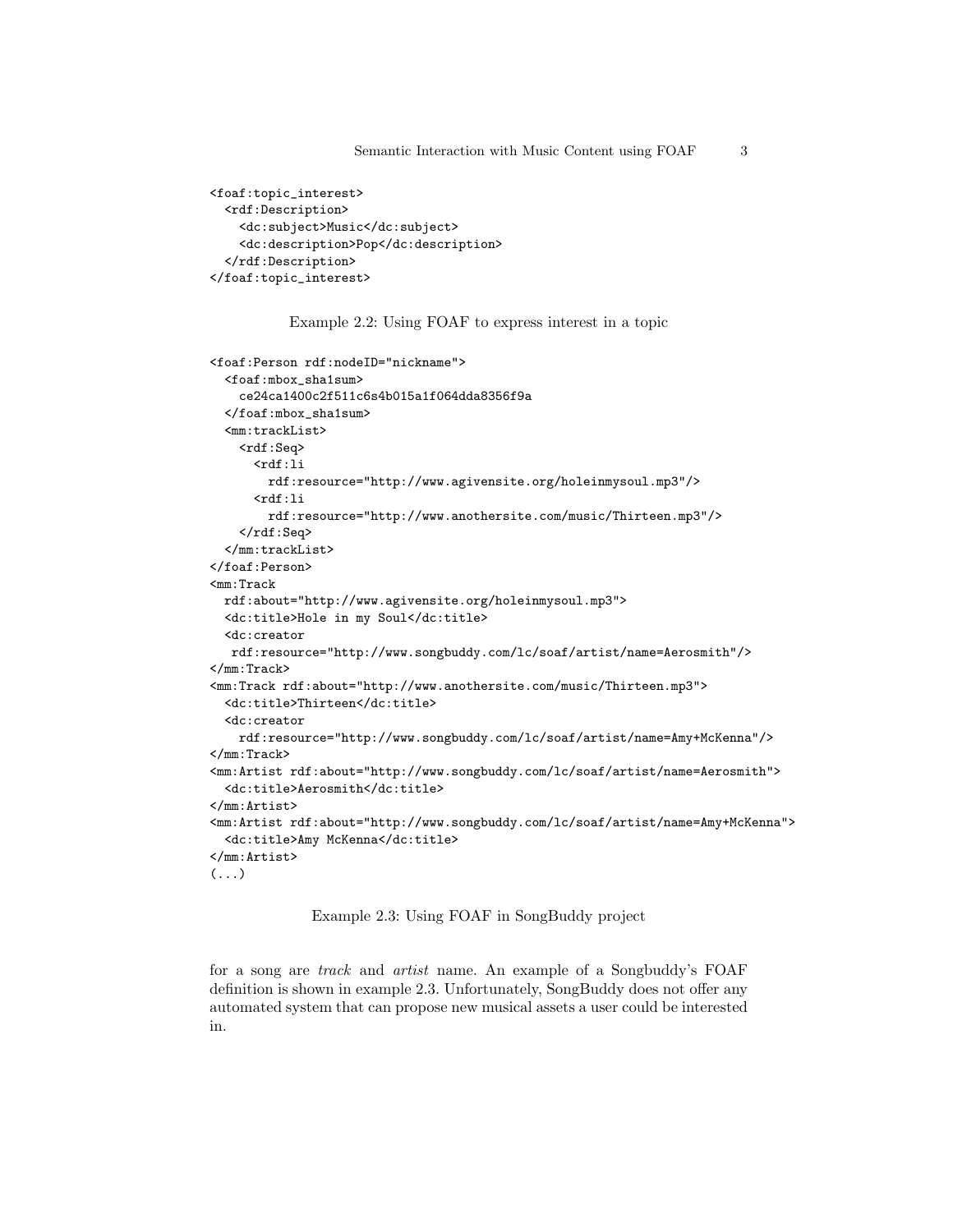4 Celma et al.

## 3 Our proposal

As we said in the introduction, SIMAC's primary concern is the development of effective music content discovery tools. We are already accumulating a significant wealth of knowledge about music —not only trivial editorial data, but knowledge such as relationships between artists, musical works and also song descriptions automatically extracted by means of signal processing and machine learning techniques. On the other hand, we are conscious that practical content discovery systems must also have some knowledge about users. We see FOAF as an excellent candidate for becoming a framework to model people's musical taste.

Currently, we are devising our own music ontology in OWL<sup>7</sup> . We can foresee that embedding/integrating these musical concepts within FOAF will allow our system to better understand user questions. Example 3.1 shows an hypothetical FOAF profile using our approach. This approach allows to express what a user likes or dislikes regarding to music items, with fine-grained detail —from a genre, artist, album to a track level. A user can also annotate reviews about a song or an album. The system will process all this information when discovering new music content. Figure 1 shows an overview of the system.

It is likely that a selection of relevant items that are purely based on content descriptors —such as pitch, tempo, etc.— will either return too many "hits" or "silly" answers. Hence, transforming the data about the user (these data become information once they have been processed) defines what makes sense and what does not, from that user's point of view.

### 3.1 Expected results

Merging (or embedding) a music ontology within FOAF will allow us to "understand" a user in two complementary ways; psychological factors extracted from the normal FOAF profile —personality, demographic, socio-economics, situation— and explicit musical preferences. Using this enhanced FOAF profile, the system will be able to filter and to contextualize users' queries.

This approach opens a wide range of possible usages and applications, such as:

- Recommendation of new musical pieces, supported by both content-based and context-based similarity criteria
- Recommendation of unknown artists —playing close to a user's location whose works are similar to user's music taste
- Finding, automatically, new mates that have similar musical tastes, building an adaptive, evolving and ever-growing social network

<sup>7</sup> http://www.w3.org/TR/owl-features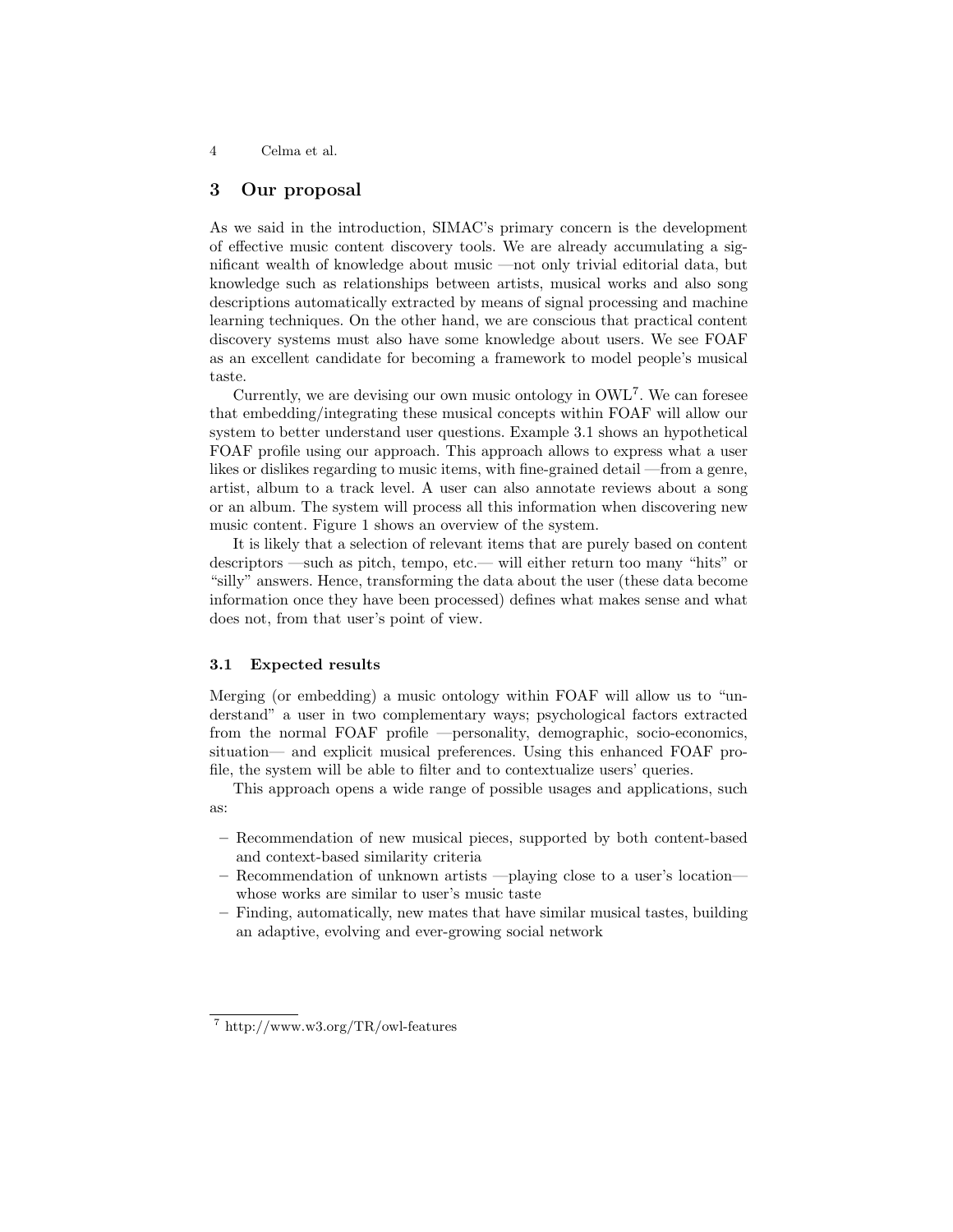```
<foaf:Person rdf:nodeID="nickname">
 <foaf:mbox_sha1sum>
   ce24ca1400c2f511c652b015a1k76f9sa13dk6f9a
 </foaf:mbox_sha1sum>
 <simo:dislikes>
   <simo:genre simo:name="Classical Music" />
   <simo:soundslike>
      <simo:object>
         <simo:artist simo:name="Aerosmith" />
      </simo:object>
    </simo:soundslike>
    <simo:soundslike>
     <simo:object>
       <simo:track simo:title="Heart of glass">
         <simo:artist simo:name="Blondie" />
       < /simo:track>
      </simo:object>
    </simo:soundslike>
 </simo:dislikes>
 <simo:likes>
   <simo:artist simo:name="P.J. Harvey" />
   <simo:album simo:title="More unchartered heights of disgrace">
      <simo:artist simo:name="The Dogs D'Amour" />
    </simo:album>
 </simo:likes>
 <simo:review>
   <simo:Patient simo:type="track" simo:name="Missed" simo:rating="9" />
   <simo:Text lang="en">
   I like very much this PJ Harvey's song because guitars sound wild (...)
   </simo:Text>
 </simo:review>
</foaf:Person>
```
Example 3.1: Simac project approach. Hypothetical FOAF profile